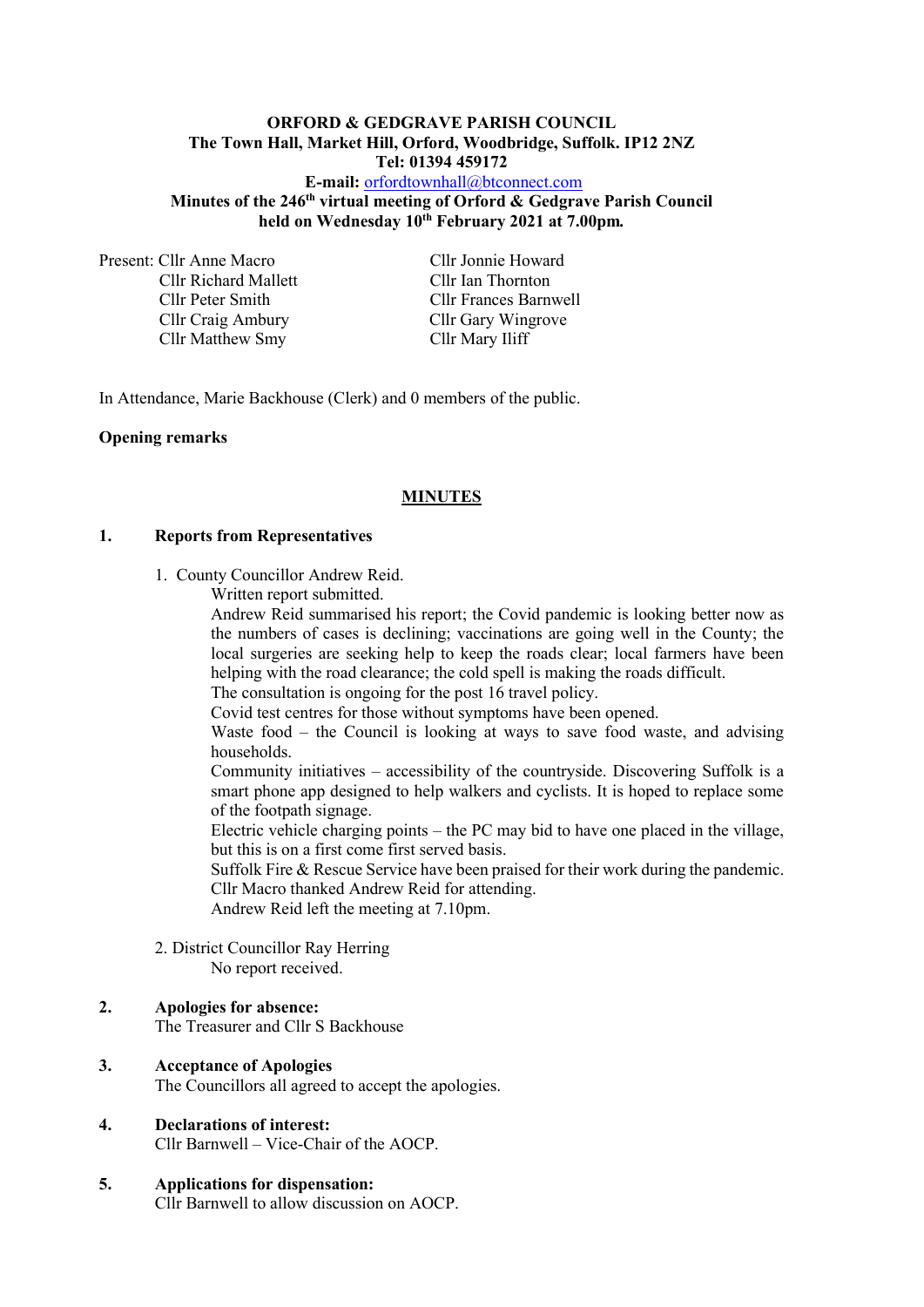### **6. It was agreed that the minutes of the 245 th Parish Council (PC) meeting held on the 20th January 2021 be accepted as a true record.**

# **7. Matters arising from the 245 th PC meeting on the 20th January 2021.**

7.1 Quiet Lanes – Cllr Barnwell commented that there was no update at the moment.

7.2 Climbing Dome – Cllr Macro reported that the funding had come to a standstill. Andrew Reid's donation will need to be spent by the end of March and we are unable to raise the rest of the money required, therefore it is proposed to return this money and not move forward with the climbing dome. The money from the Sports & Social Club can be refunded, but the flower Show and Adnams could be asked if they wished to transfer their donation to the Pump area.

All agreed to enquire whether the funding could be transferred or refunded.

ACTION: Clerk to contact the Flower Show Committee, Andrew Reid, Adnams and the Sports & Social Club.

7.3 Neighbourhood Plan – Cllr Smith reported that he has contacted Chris Bowden, who has agreed to give us a brief talk before the next meeting in March.

7.4 Pump Street – Cllr Macro reported that the Clerk and herself have tried to gain extra quotes for the work around the pump area. Two people have been asked, one has said that they are unable to quote at the moment and the other there has been no response from.

Cllr Thornton suggested another person in the village may be interested in quoting for this work. It was agreed to ask.

ACTION: Carry this item over to the next meeting.

7.5 Recreation Ground – The Clerk commented that the sleepers for replacing the dragon's teeth on the recreation ground have been delivered. It was agreed to try to complete this work on the 20/21 February.

7.6 Traffic Management – Cllr Smith reported that it is predicted that the village will have a large number of visitors in the Summer. Denise Mortimor has agreed that the enforcement will need to be in place, during the week and at the weekends. The VAS could be used to assist with the traffic survey. Andrew Reid and Peter Sparrow are very concerned about the traffic movement in the village. It was agreed by all that Cllr Smith should talk to the landowners, to the right and the left side of the road as you enter the village, on a tentative basis only, so the information would be available should the PC/NOTT wish to proceed further. A relief car park directly off the main road would be a solution, there could then be a walking route through the village.

Cllr Barnwell suggested that Highways are asked to assist, with a rough guide of the size of field, that would be required for a car park.

Cllr Smith said that there would need to be traffic flow in and out of the site. If the local landowners are approached it would give us an idea of the rental costs for the land.

Cllr Smy said that the relief car park would not be available this year as it would need to be levelled and sown with grass. This will take time to establish.

ACTION: Cllr Smith to speak with the local landowners.

7.7 Ice-cream and Fish  $\&$  Chip Tenders – The Clerk reported that she has sent two tenders out for the ice cream sites, a further tender may be sent out in the next week or so. The Fish & Chip tenders have not been sent out yet, the current vendors have been asked for a contact address; two further emails have been sent out to enquire interest in tendering for the sites, but no response has been received.

ACTION: Clerk to continue with sending and receiving tenders.

### **8. Contributions by members of the public.**

None

### **9. Finance**

9.1 The Council received and approved the 'payments for approval'. The payments for approval are John Cheney Snr – £112.80, Sports & Social Club (electricity cost) – £23.06, Total £135.86.

The wages total for the month is £1134.12; also, the grass cutting from Norse is £203.94. The payments were approved by all the Councillors.